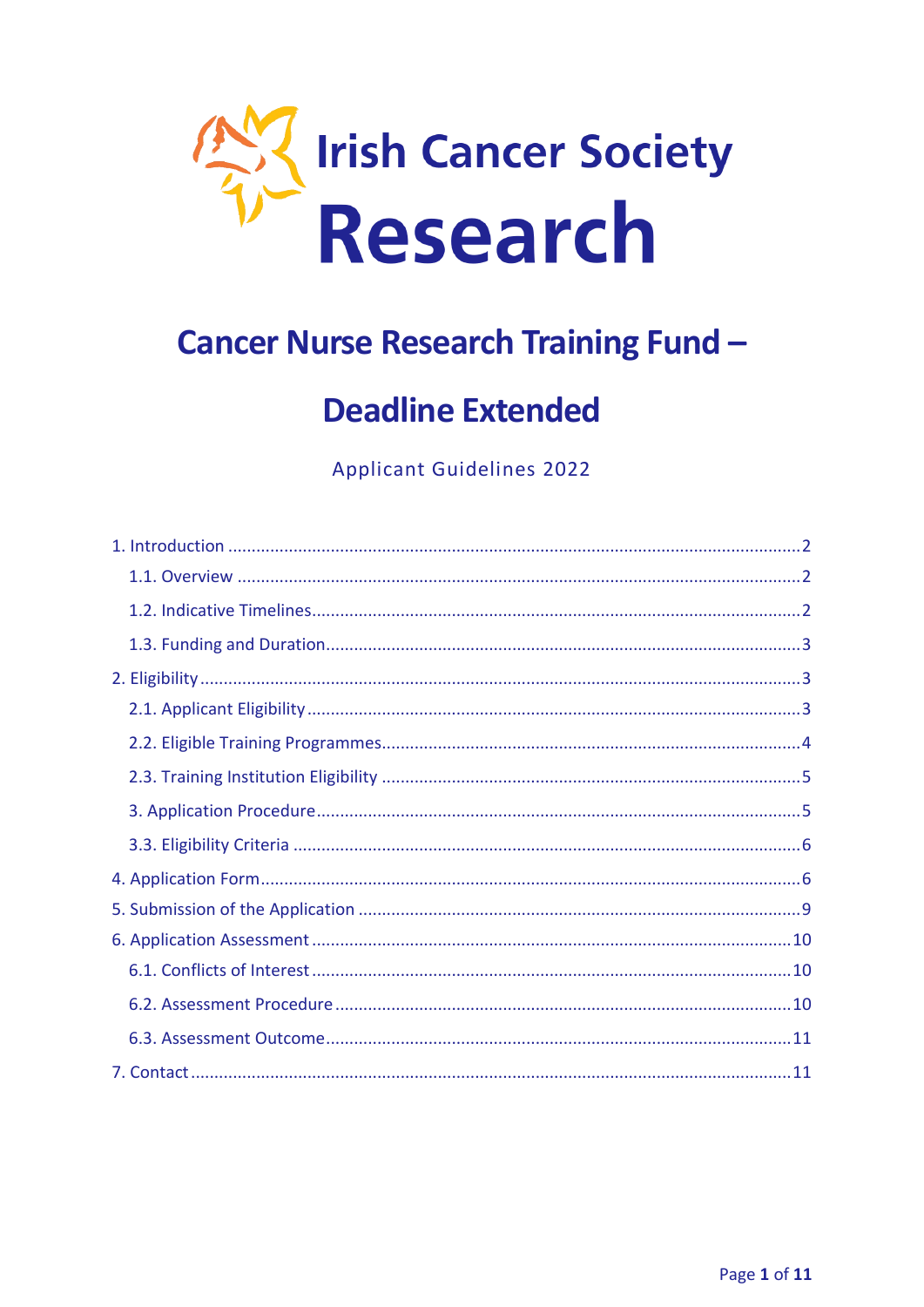

# **Cancer Nurse Research Training Fund**

Applicant Guidelines 2022

## <span id="page-1-0"></span>**1. Introduction**

## <span id="page-1-1"></span>**1.1. Overview**

Cancer nurses are foundational health care professionals, essential to the delivery of care and improvements in quality of life for people affected by cancer. As an evidence-based practice, nursing requires research for continual improvements in care and allows practitioners the opportunity to advance their field and stay updated on best practice.

Despite the benefits of nursing research to people with cancer, nurses often experience barriers in becoming research active, such as a lack of time, resources, or training opportunities. The Irish Cancer Society is committed to supporting and advancing cancer nurses in Ireland by addressing these barriers.

The Cancer Nurse Training Award, as one part of this commitment, provides funding for nurses to pursue research training opportunities at a *pre*-doctoral level. The aim of this award is to encourage more nurses to engage in research and in doing so, expedite the improvements in care that comes from having a research-active workforce.

| <b>Milestone</b>            | Date                                   |
|-----------------------------|----------------------------------------|
| Applications open           | 10 February 2022                       |
| <b>Application deadline</b> | 07 June 2022 - 3pm [extended deadline] |
| <b>Review</b>               | June - July 2022                       |
| Outcome announced           | Mid-July 2022                          |

## <span id="page-1-2"></span>**1.2. Indicative Timelines**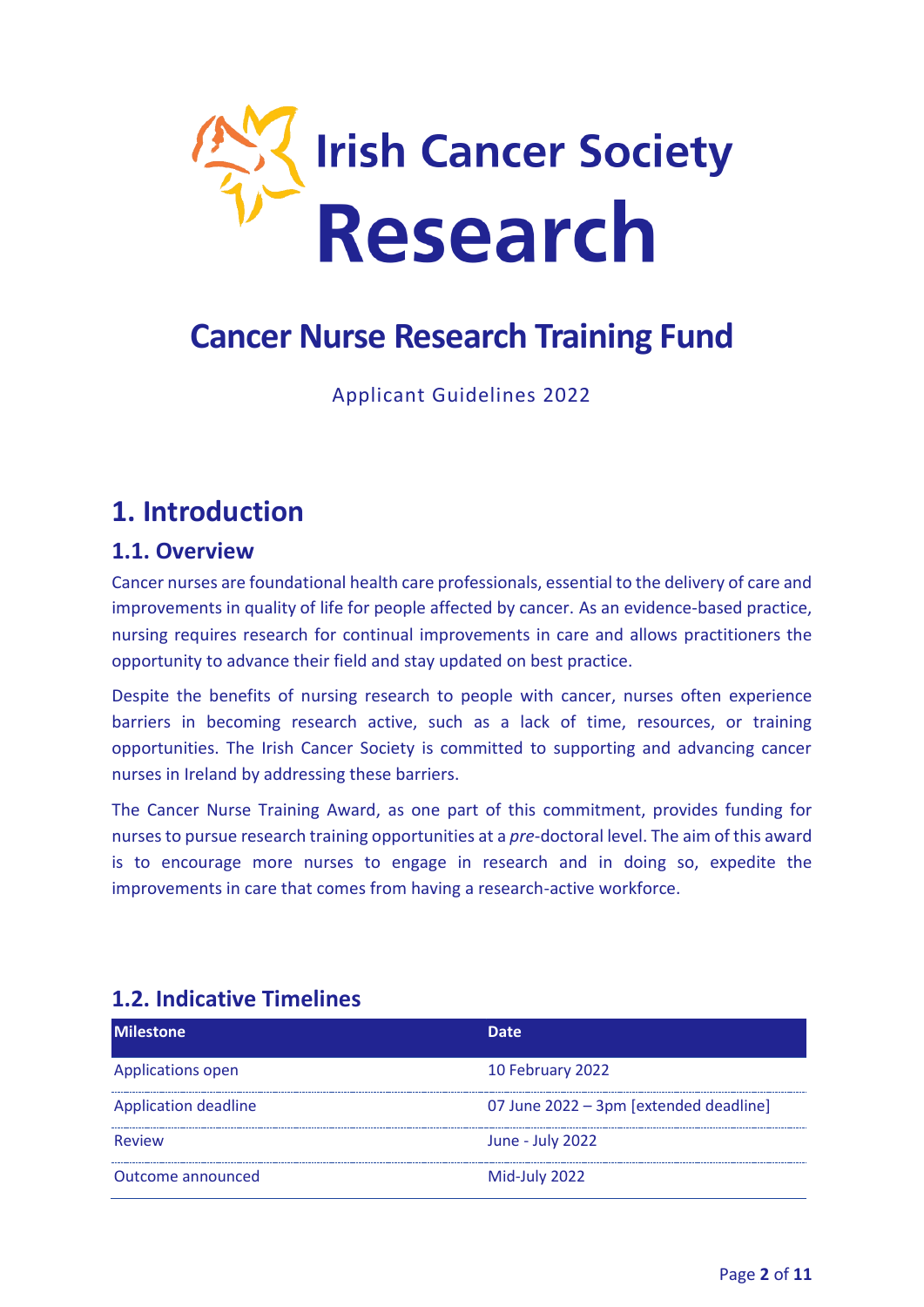Please note: that the above dates are provisional subject to change at the discretion of the Irish Cancer Society.

## <span id="page-2-0"></span>**1.3. Funding and Duration**

Awards of up to €15,000 are available for part-time or full-time postgraduate training of between one and three years. Funding will contribute towards university registration fees (EU rates) and a small consumable budget of €1,500 to support the applicant's research training needs.

## <span id="page-2-1"></span>**2. Eligibility**

## <span id="page-2-2"></span>**2.1. Applicant Eligibility**

Applications from individuals that do not meet the eligibility criteria will not be assessed. This award is open to nurses who are working clinically in a cancer related discipline.

### **Lead Applicant:**

#### **Suitability**

Applications are sought from motivated nursing professionals who are interested in pursuing a research active career in cancer but who currently lack the necessary skills and experience. A 'research active' career may be the future pursuit of a PhD or may be the incorporation of research into everyday clinical practice.

#### Minimum Eligibility Criteria

At a **minimum**, the lead applicant must meet the following criteria:

- Hold a professional qualification in nursing and be currently listed on the Nursing and Midwifery Board of Ireland's (NMBI) register of Nurses and Midwives.
- Currently hold a nursing appointment in the Republic of Ireland, for which clinical time is spent working with people with cancer.

The lead applicant must **not**:

Have previously started or completed a PhD.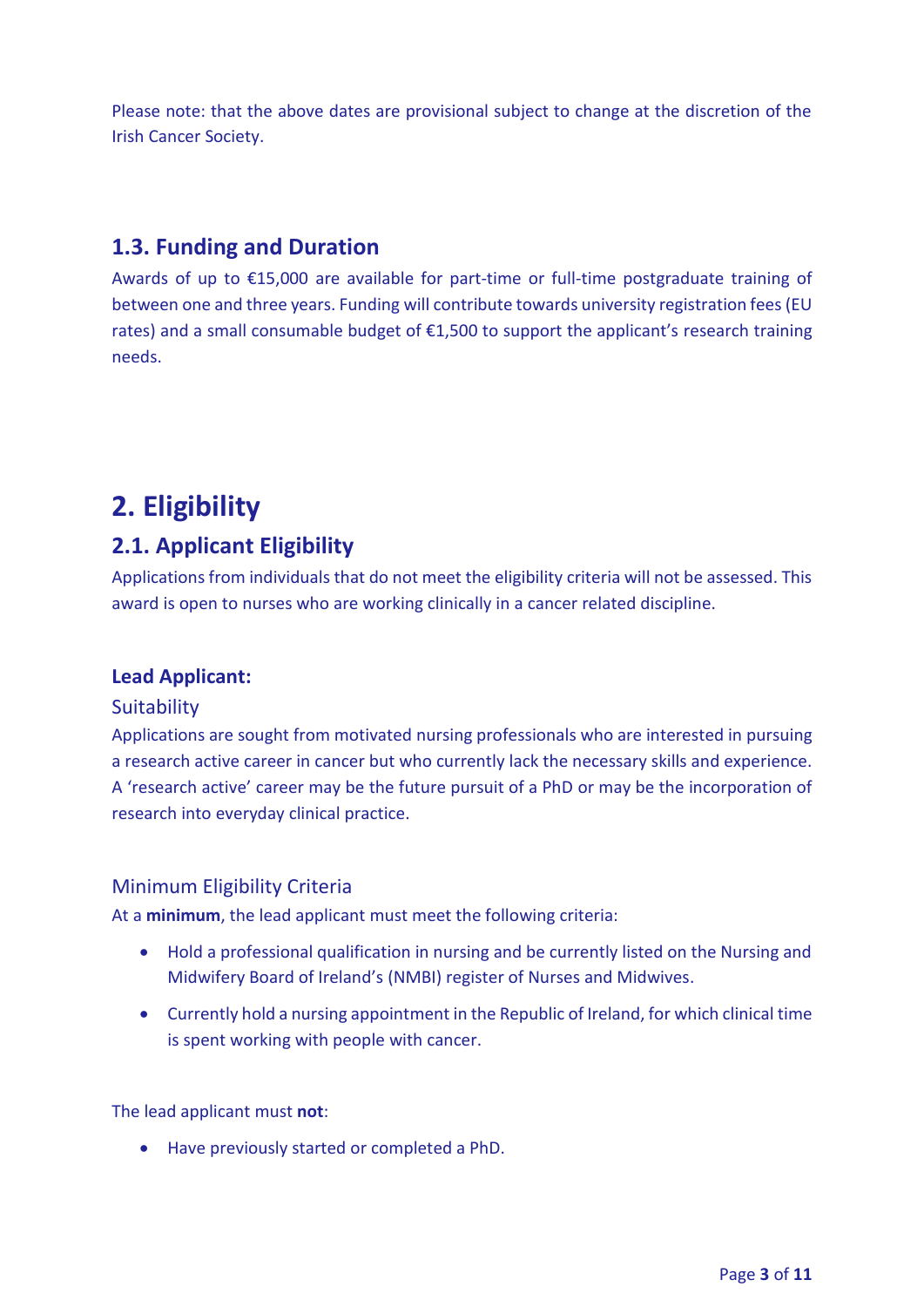### **Supervision:**

Applicants who intend to complete a research programme (e.g. MSc by Research; see Section 2.4) must nominate at least one research supervisor at the time of applying. Applicants who wish to complete a taught programme do not require a research supervisor at the time of applying.

At a **minimum**, the research supervisor must meet the following criteria:

- Hold a contract at the host institution that covers the proposed training period.
- Possess a PhD (or equivalent\*) in a discipline relevant to the proposed research project.
- Have a minimum of 2 years post-doctoral research experience or equivalent

\*PhD equivalent is defined as three or more senior (first, joint-first, or last) author publications in peer-reviewed academic journals or four years' full time research experience. Alternative research outputs may be considered eligible e.g. monographs. In such instances, please contact [grants@irishcancer.ie](mailto:grants@irishcancer.ie) before applying.

## <span id="page-3-0"></span>**2.2. Eligible Training Programmes**

Both taught and research training programmes are eligible, as detailed below. The training may be completed on a full-time or a part-time basis. There are no restrictions as to the discipline of research once it is relevant to cancer nursing.

#### **Taught Programmes**

Taught programmes are structured courses that provide training through, for example, lectures, tutorial, and seminars. A taught programme may also include an independent research project, usually towards the end of the programme.

Taught educational programmes at NFQ8 and above are eligible (e.g. Higher Diploma, Post-Graduate Diploma, Master's Degree). The taught programme must include a significant research training component, making up at least 50% of the course credits. Clinically focused or advanced practice courses that do not have a predominant research focus (e.g. MSc in Nursing) will not be eligible.

#### **Research Programmes**

A research programme is one in which the student drives forward an independent research project. It may or may not include taught aspects with the majority of time spend conducting research.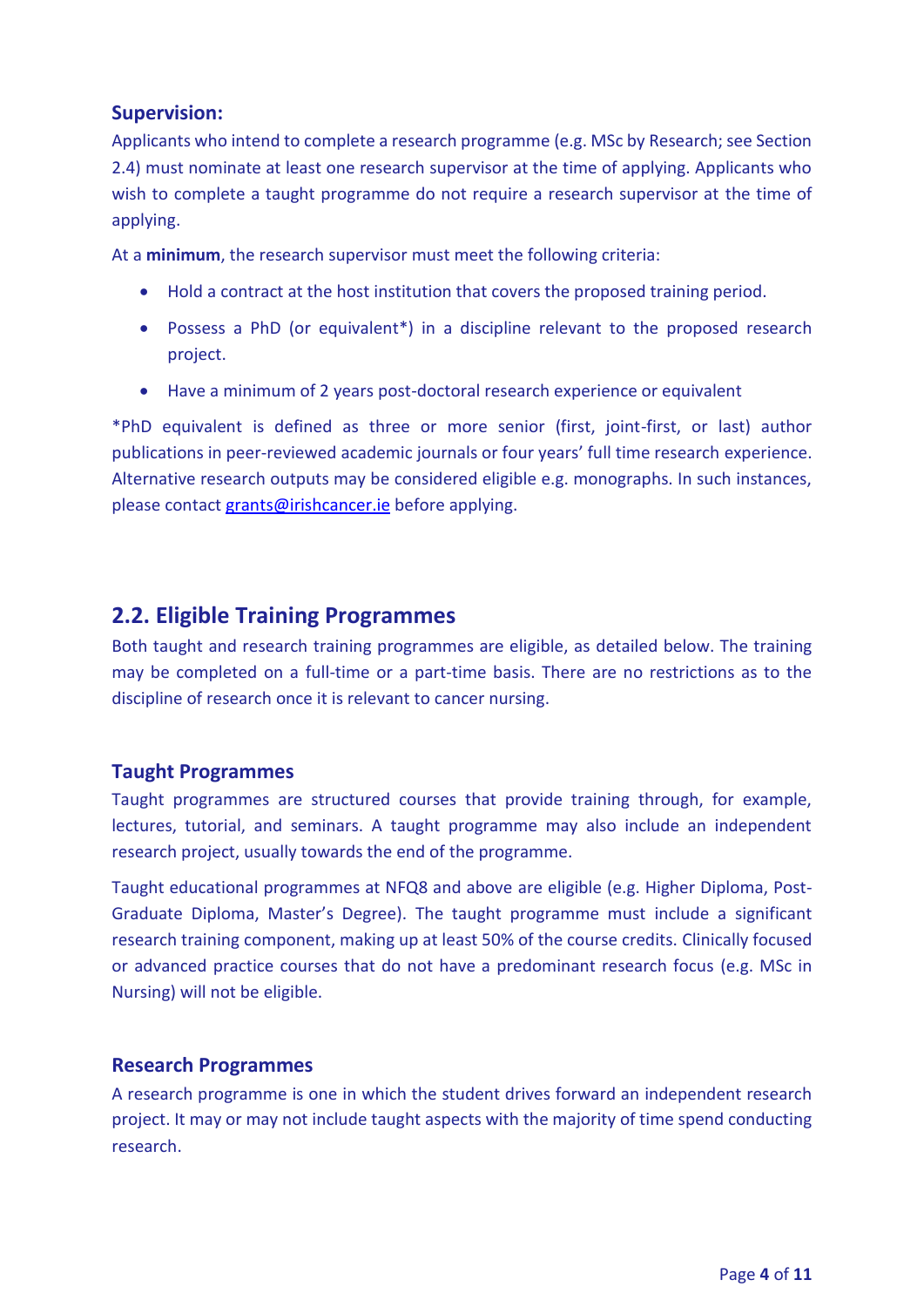If considering a research programme (e.g. a Master's by Research) or similar, it would be expected that the research programme goes beyond '*audit'* or '*service evaluation'* to conduct novel research.<sup>1</sup>

Applicants who intend to complete a research programme must nominate an academic supervisor at the time of applying. Applicants will also be expected to produce a research proposal.

Please contact [grants@irishcancer.ie](mailto:grants@irishcancer.ie) if you are unsure of a course's eligibly.

## <span id="page-4-0"></span>**2.3. Training Institution Eligibility**

For research programmes, the training institution must be based in the Republic of Ireland. The institution should be a recognised third level intuition capable of awarding qualifications at NFQ8 and above.

For taught programmes, the training institutions may be located in the Republic of Ireland or abroad (distance learning). If selecting an institution abroad, the qualification and institution must comply with local national qualification frameworks.

Please contact [grants@irishcancer.ie](mailto:grants@irishcancer.ie) with any questions regarding course or institution eligibility.

## <span id="page-4-1"></span>**3. Application Procedure**

#### **3.1. How to Apply**

Applications must be completed and submitted through the Irish Cancer Society online grant management system. In order to submit an online application you are required to register at the following address: [https://grants.cancer.ie.](https://grants.cancer.ie/) When registering, please fill out all the fields on the registration form.

When you enter your login details, you will be directed to the portal home page. From here, you can:

- 1. Update your basic information (please make sure all fields are completed)
- 2. Make a new grant application
- 3. Access previous grant applications
- 4. Manage any active grants

j

<sup>1</sup> Twycross, A., & Shorten, A. (2014). Service evaluation, audit and research: what is the difference? *Evidencebased nursing*, *17*(3), 65-66.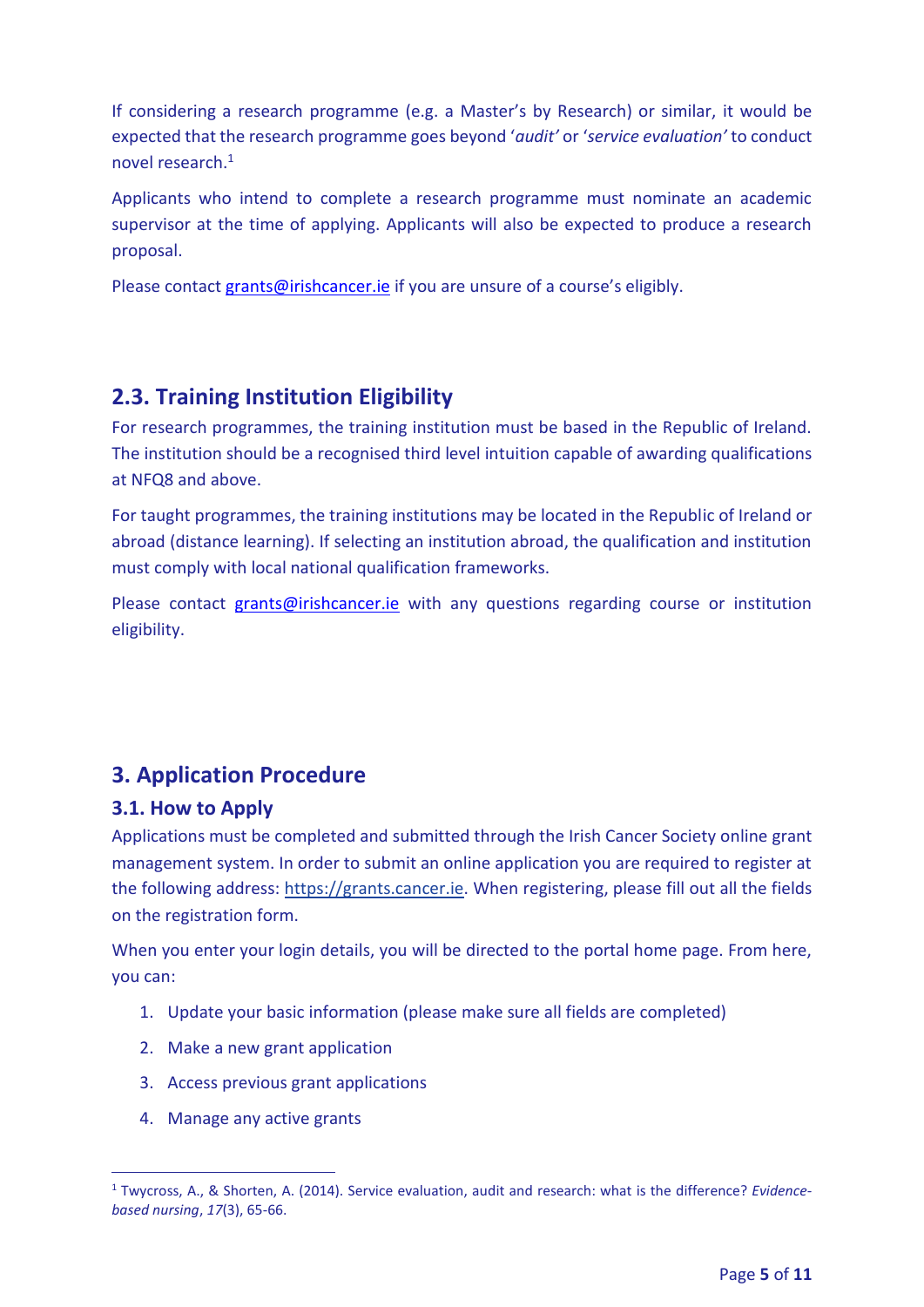When you have entered your basic details, you will be able to create a new application from the portal home page. Alternatively, select 'New Application' from the 'My Applications' tab.

Next, click 'Apply' for the Grant Type detailed as 'Cancer Nursing Research Training Award'.

### <span id="page-5-0"></span>**3.3. Eligibility Criteria**

Once you click 'Apply' you will be required to tick that you meet all of the eligibility criteria before you can proceed to make an application. If you do not meet all criteria then you will be unable to make an application.

## <span id="page-5-1"></span>**4. Application Form**

There are five sections outlined on the left hand side of the page:

- a) Applicant Details and Personal Statement
- b) Training Programme Details
- c) Academic and Professional Support
- d) Budget
- e) Validation Summary

Saving your progress regularly is strongly recommended by clicking 'Save' as you go through the application form. Alternatively, the information will be saved when you click 'Save and Close'. By clicking 'Previous' you will be brought to the previous section and by clicking 'Next' you will be brought to the next section.

Mandatory sections are marked with a red circle icon. You will not be able to submit with the application if these sections are incomplete.

#### *Further details on each section of the application form:*

#### **a) Applicant Details and Personal Statement**

In this section, you will be asked to complete and upload your CV. The CV must be completed using the template provided (this template is downloadable in this section on the online system or on the website) and be no more than three pages long.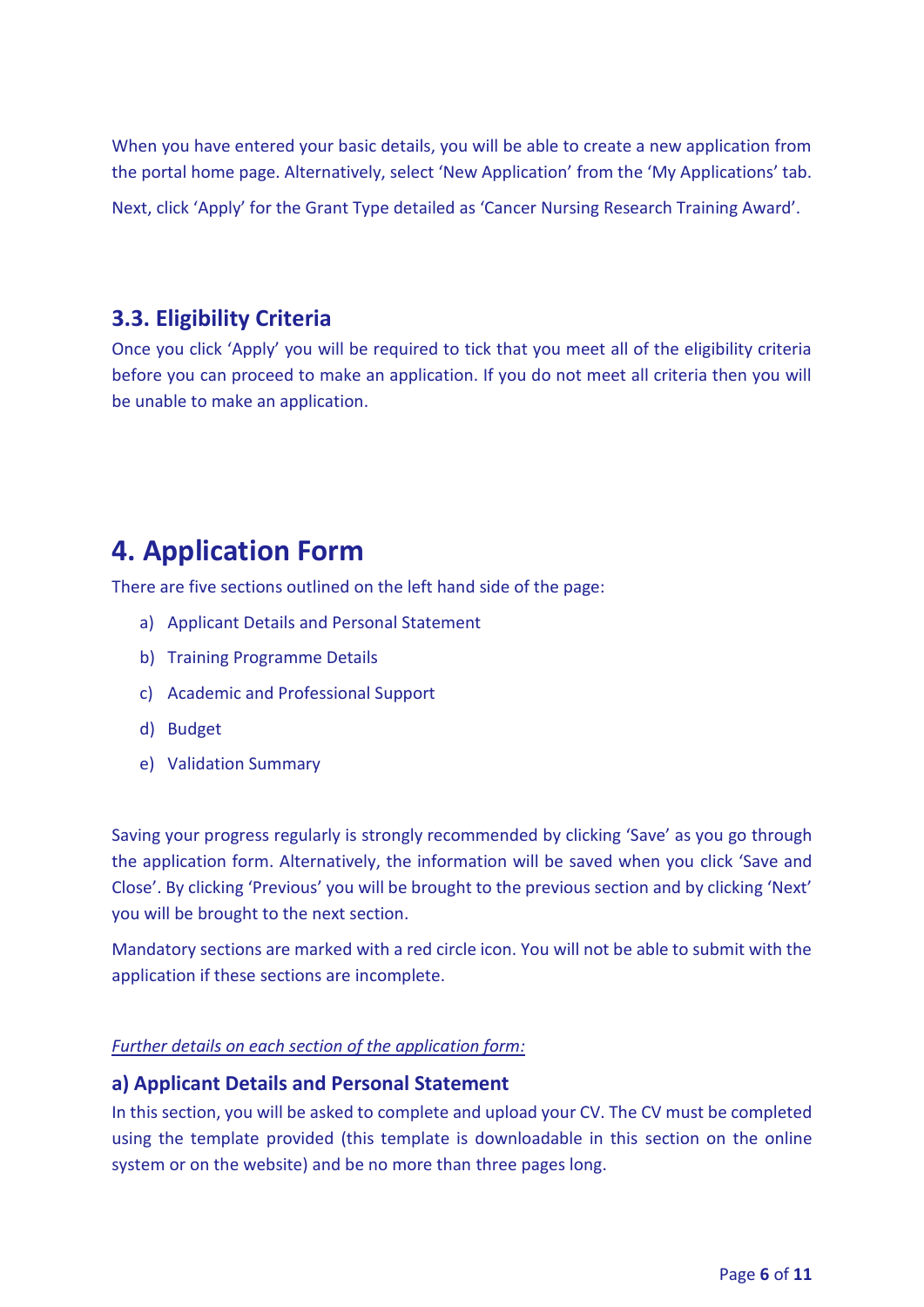Personal Statement: You will be asked to complete a personal statement. The personal statement should include only relevant information, which will add merit to your application.

The following must be covered (500 words max):

- Motivation for pursuing training in research.
- Your career plans.
- How the skills attained will contribute to your career plans and how you intend to become research active in your career.
- How the skills attained will contribute to patient care in your clinical work.
- The next steps following the completion of the proposed training programme.

Time Management: Please describe how you intend to manage your time while on the training programme (300 words max). If you intend to maintain clinical workload (either fullor part-time) concurrently, please describe how you will balance competing demands. Please also outline what, if any, arrangements need to be secured to ensure your release from clinical duties.

#### **b) Training Programme Details**

In this section, you will be asked to provide basic details of the proposed training institution and programme, including a) name of training programme, b) qualification earned, c) attendance format, d) full-time or part-time programme, e) start date, f) programme duration, g) taught or research programme, and h) whether the programme is taught or research.

For applicant intending to complete a research programme (e.g. MSc by Research), you will be asked to provide a research proposal. When developing a proposal, applicants are encouraged to consult the [Irish Cancer Society Strategy 2020-2025](https://www.cancer.ie/about-us/irish-cancer-society-strategy-2020-2025) and the [National Cancer](https://assets.gov.ie/9315/6f1592a09583421baa87de3a7e9cb619.pdf)  [Strategy.](https://assets.gov.ie/9315/6f1592a09583421baa87de3a7e9cb619.pdf) Please provide a research proposal, outlining the following (500 words max):

- Background information/existing literature.
- The hypothesis, aims, and/or objectives.
- Project plan and methodology, including research techniques that will be used.
- **•** Timelines.
- Research outputs.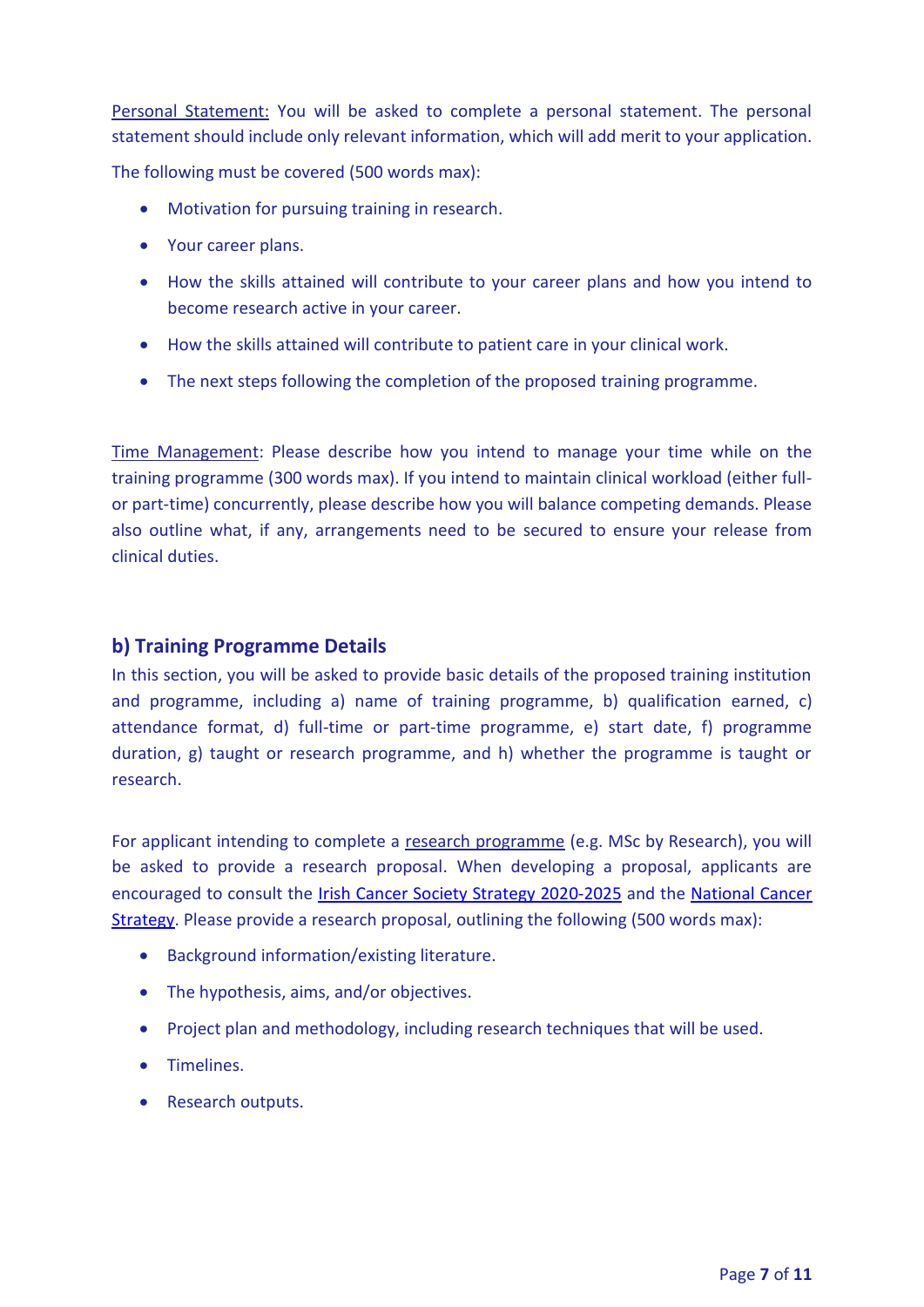For applicant intending to complete a taught programme, you will be asked to provide a detailed description of the taught programme and the skills/knowledge that you will attain (500 words max).

### **c) Academic and Professional Support**

#### Supervision and Mentorship

Applicants intending to complete a taught programme are not required to add a supervisor to the application. However, such individuals may choose to *optionally* include a supervisor who will provide either professional or research mentorship.

For applicant intending to complete a research programme (e.g. MSc by Research), you must identify an appropriate supervisor, add them to your application, and upload a letter of support from them. You may add more than one supervisor and upload a letter of support from each.

Your supervisor must confirm participation in the application and approve the application after you submit it and before it is finally received by the Society. This must be completed before the application deadline.

To add your supervisors you can search for your supervisor by entering their email address. If the supervisor has already created an account then they will appear on the list. To add them as your supervisor click 'Select'. Please note that on saving, the contact will be added to the application and they will receive a notification of this via email. If your supervisor does not already have an account, you can click 'Add a New Contact,' and enter their details.

You must upload a letter of support from supervisor. The letter should outline the supervisor's eligibility and suitability and demonstrate their support for the applicant's research proposal and professional development. The letter of support template is downloadable from this section on the online system or on the grant webpage.

#### Professional Support

Applicants who will need to take time away from their day-to-day duties to complete the training programme must upload a letter of support from the appropriate person at their clinical site (e.g. Head of Department). The letter must acknowledge that the organisation is aware of, supports the individual, and will enable the applicant to fulfil training obligations. This support includes the appointment of new staff or staff to cover the time spent dedicated to training. The letter should describe how this support will be accomplished in the context of providing a clinical service. The letter of support template is downloadable from this section on the online system or on the grant webpage.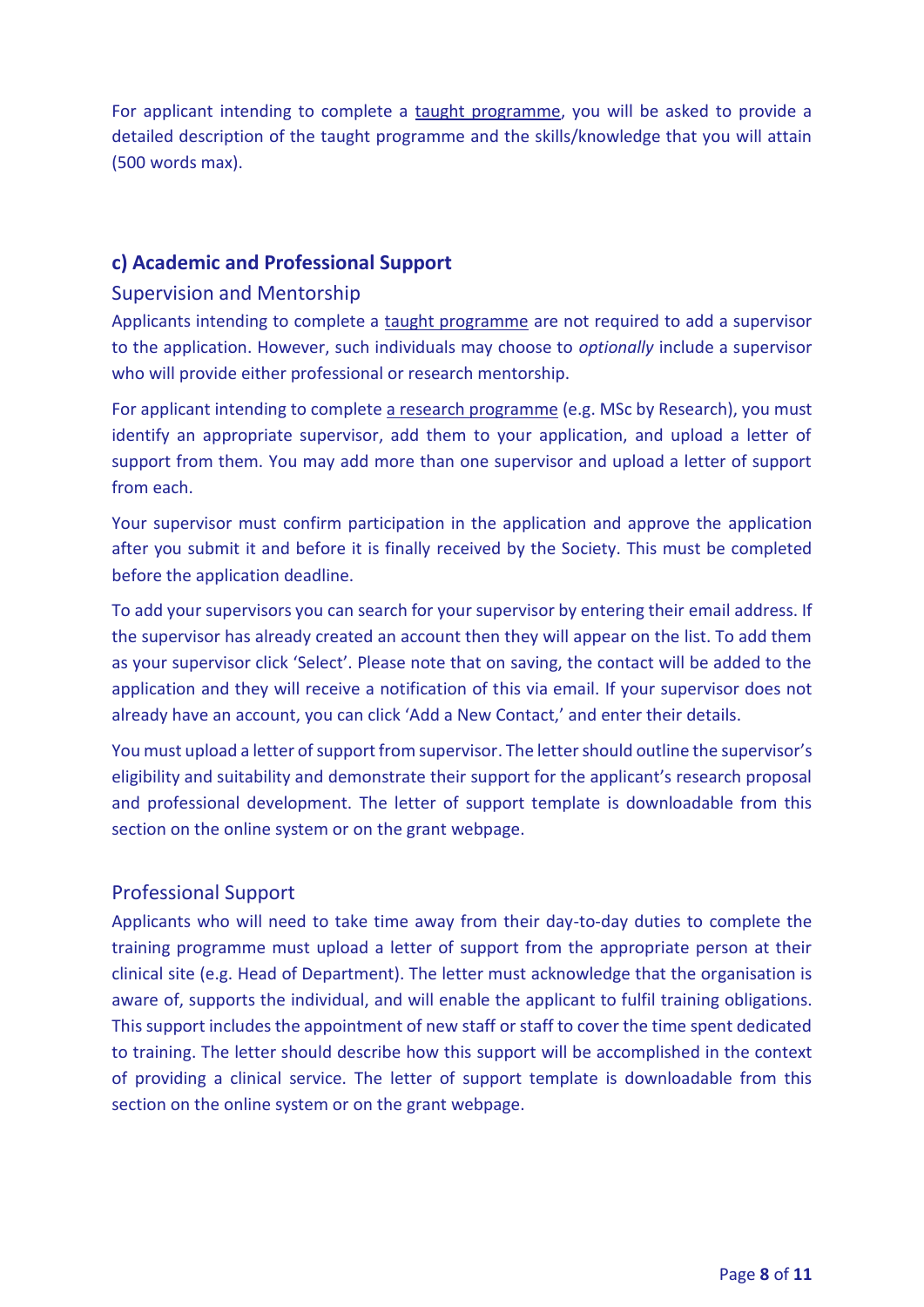## **d) Budget**

Approval of all budget items is at the discretion of the Irish Cancer Society.

Funding may be requested to cover EU tuition fees and a small consumables budget to a maximum of €15,000 per award.

| <b>Budget Item</b>       | <b>Details</b>                                                                                                                                                                      |
|--------------------------|-------------------------------------------------------------------------------------------------------------------------------------------------------------------------------------|
| <b>Registration fees</b> | University registration fees may be budgeted for full-time or part-<br>time tuition. Only EU tuition fees will be covered.                                                          |
| Consumables              | Consumables of up to $£1,500$ may be budgeted to assist the<br>applicant in completing their training. Consumable costs include:                                                    |
|                          | Costs are costs associated with conducting the principal<br>research activities e.g. materials and consumables, survey<br>costs, travel for participants, transcription costs, etc. |
|                          | Student laptop (only for awards of two or more years in<br>duration).                                                                                                               |
|                          | Books and library costs.                                                                                                                                                            |
|                          | Travel and dissemination expenses for the applicant.                                                                                                                                |

### **e) Validation Summary**

The validation summary page will notify you of any incomplete required. You will not be able to submit the application until all required fields are complete.

## <span id="page-8-0"></span>**5. Submission of the Application**

The application is ready for submission once the form has been validated on the validation summary page. This will also highlight any supervisor who have yet to confirm their participation. Once the application has been validated, it may be submitted by the lead applicant.

The application will then be routed to any required signatories. For this application, any included supervisors are considered signatories. The application will not be received by the Society until all signatories have approved it. All signatories must approve the application before the application deadline. It is the responsibility of the lead applicant to ensure that signatories are given sufficient time to approve the application before the deadline.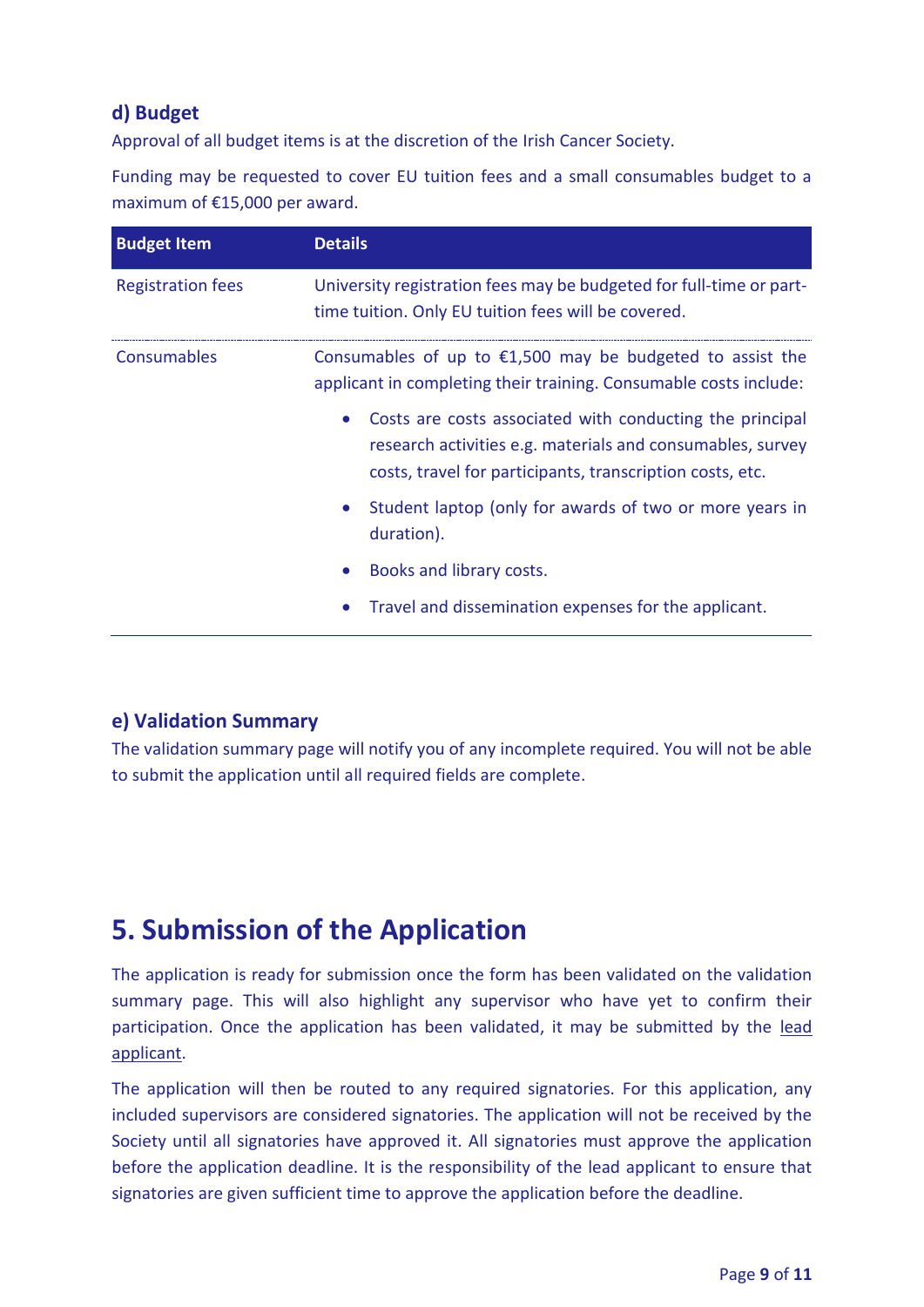**Applications must be received by the Society prior to the deadline. Late or incomplete applications will not be accepted.** 

Application Checklist

- **o** Completed application form
- **o** Applicant CV
- **o** Supervisor letter of support (where relevant)
- **o** Clinical letter of support

## <span id="page-9-0"></span>**6. Application Assessment**

The Irish Cancer Society bases its funding decisions on the recommendations of an external review panel. However, the Society withholds the right to reject any funding application at its own discretion.

Incomplete, ineligible, or late applications will be rejected by the Society and may not proceed to external review.

## <span id="page-9-1"></span>**6.1. Conflicts of Interest**

The Society endeavours to ensure that external reviewers are free of any conflicts of interest that might unduly bias the decision making process.

### <span id="page-9-2"></span>**6.2. Assessment Procedure**

Applications are reviewed by a panel of international academic/clinical experts (scientific panel) **AND** a panel of experts by experience (PPI panel). The scientific panel will consist of experts in the areas of social science, nursing, and allied. The PPI panel will be made up of individuals with a lived experience of cancer.

It is vital that the application is written in **plain accessible English**. Failure to do this may result in the PPI representatives being unable to accurately review your application. The review panel will be asked to provide feedback on the budget, which the Society will take into